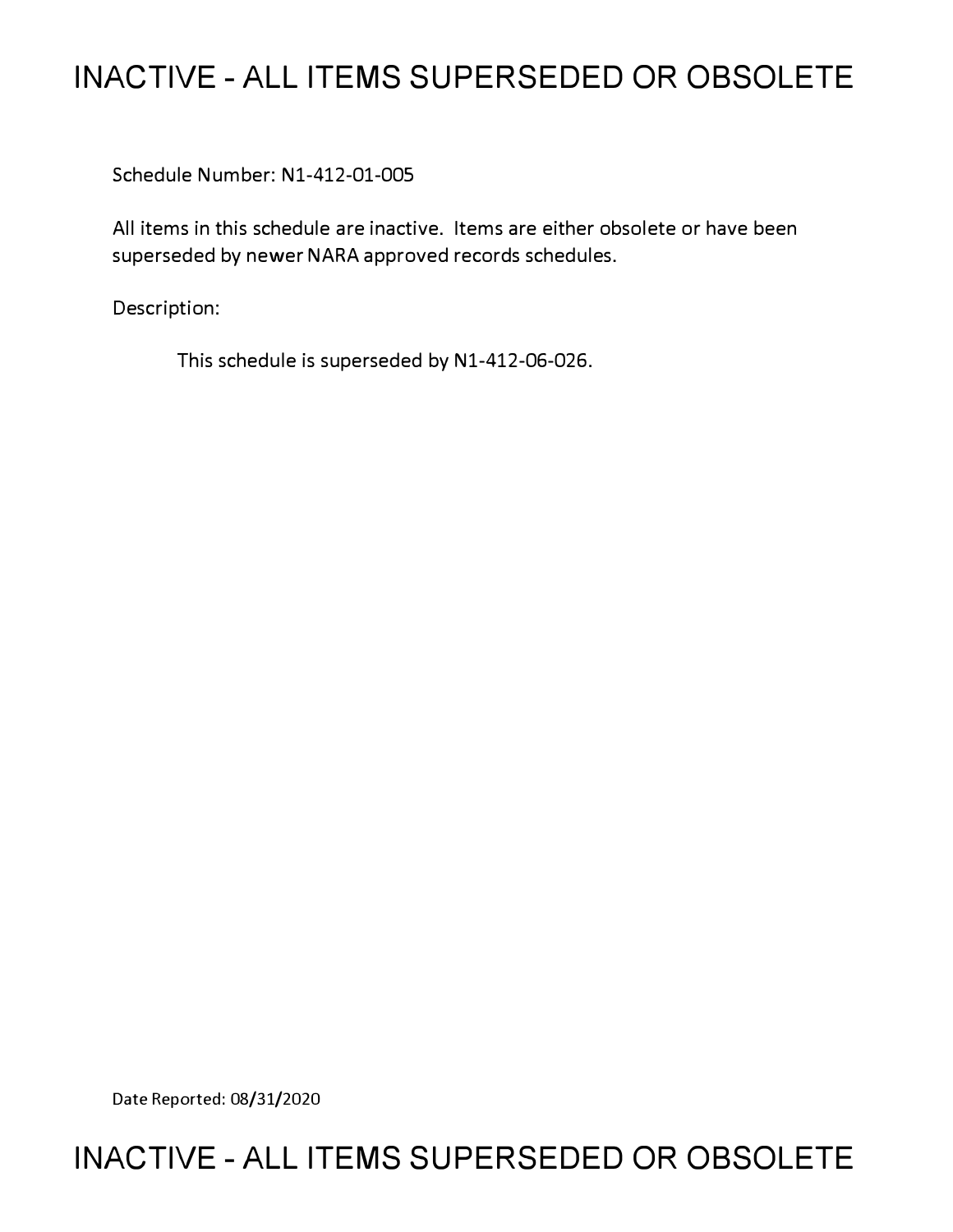|                                                                                                                                                                                                                                                                                                                                                                                                                                                                                                             |                                                                                                                                                                              | NWML |  |  |
|-------------------------------------------------------------------------------------------------------------------------------------------------------------------------------------------------------------------------------------------------------------------------------------------------------------------------------------------------------------------------------------------------------------------------------------------------------------------------------------------------------------|------------------------------------------------------------------------------------------------------------------------------------------------------------------------------|------|--|--|
| <b>REQUEST FOR RECORDS DISPOSITION AUTHORITY</b>                                                                                                                                                                                                                                                                                                                                                                                                                                                            | <b>LEAVE BLANK (NARA use only)</b><br><b>JOB NUMBER</b>                                                                                                                      |      |  |  |
| (See Instructions on reverse)                                                                                                                                                                                                                                                                                                                                                                                                                                                                               | $711 - 412 - 01 - 5$                                                                                                                                                         |      |  |  |
| TO. NATIONAL ARCHIVES and RECORDS ADMINISTRATION (NIR)<br>WASHINGTON, DC 20408                                                                                                                                                                                                                                                                                                                                                                                                                              | <b>DATE RECEIVED</b><br>$10 - 27 - 00$                                                                                                                                       |      |  |  |
| FROM (Agency or establishment)<br><b>Environmental Protection Agency</b>                                                                                                                                                                                                                                                                                                                                                                                                                                    | NOTIFICATION TO AGENCY                                                                                                                                                       |      |  |  |
| 2. MAJOR SUBDIVISION<br>Office of Prevention, Pesticides, and Toxic Substances                                                                                                                                                                                                                                                                                                                                                                                                                              | In accordance with the provisions of 44                                                                                                                                      |      |  |  |
| 3. MINOR SUBDIVISION                                                                                                                                                                                                                                                                                                                                                                                                                                                                                        | U.S.C. 3303a the disposition request,<br>including amendments, is approved except<br>for items that may be marked "disposition<br>not approved" or "withdrawn" in column 10. |      |  |  |
| 4. NAME OF PERSON WITH WHOM TO CONFER<br>5. TELEPHONE                                                                                                                                                                                                                                                                                                                                                                                                                                                       | <b>DATE</b><br><b>ARCHIVIST OF THE UNITED STATES</b>                                                                                                                         |      |  |  |
| 202-260-1324<br>Chris O'Donnell                                                                                                                                                                                                                                                                                                                                                                                                                                                                             | $8 - 5 - 02$                                                                                                                                                                 |      |  |  |
| and that the records proposed for disposal on the attached $\frac{4}{\sqrt{2}}$ page(s) are not now needed for the business<br>of this agency or will not be needed after the retention periods specified; and that written concurrence from<br>the General Accounting Office, under the provisions of Title 8 of the GAO Manual for Guidance of Federal<br>Agencies,<br>is not required;<br>is attached; or<br>SIGNATURE OF AGENCY REPRESENTATIVE<br><b>TITLE</b><br>DATE<br>Christine O'Amall<br>10/26/00 | has been requested.<br>Agency Records Officer                                                                                                                                |      |  |  |
| 7.                                                                                                                                                                                                                                                                                                                                                                                                                                                                                                          | 10. ACTION<br>9. GRS OR                                                                                                                                                      |      |  |  |
| 8. DESCRIPTION OF ITEM AND PROPOSED DISPOSITION<br><b>ITEM</b><br>NO.                                                                                                                                                                                                                                                                                                                                                                                                                                       | <b>SUPERSEDED</b><br><b>TAKEN (NARA</b><br><b>JOB CITATION</b><br>USE ONLY)                                                                                                  |      |  |  |
| See attached U.S. EPA Records Schedule 372                                                                                                                                                                                                                                                                                                                                                                                                                                                                  |                                                                                                                                                                              |      |  |  |
| ce avency norma numu<br>115-109<br>NSN 7540-00-634-4064                                                                                                                                                                                                                                                                                                                                                                                                                                                     | STANDARD FORM 115 (REV. 3-91)                                                                                                                                                |      |  |  |

 $\lesssim$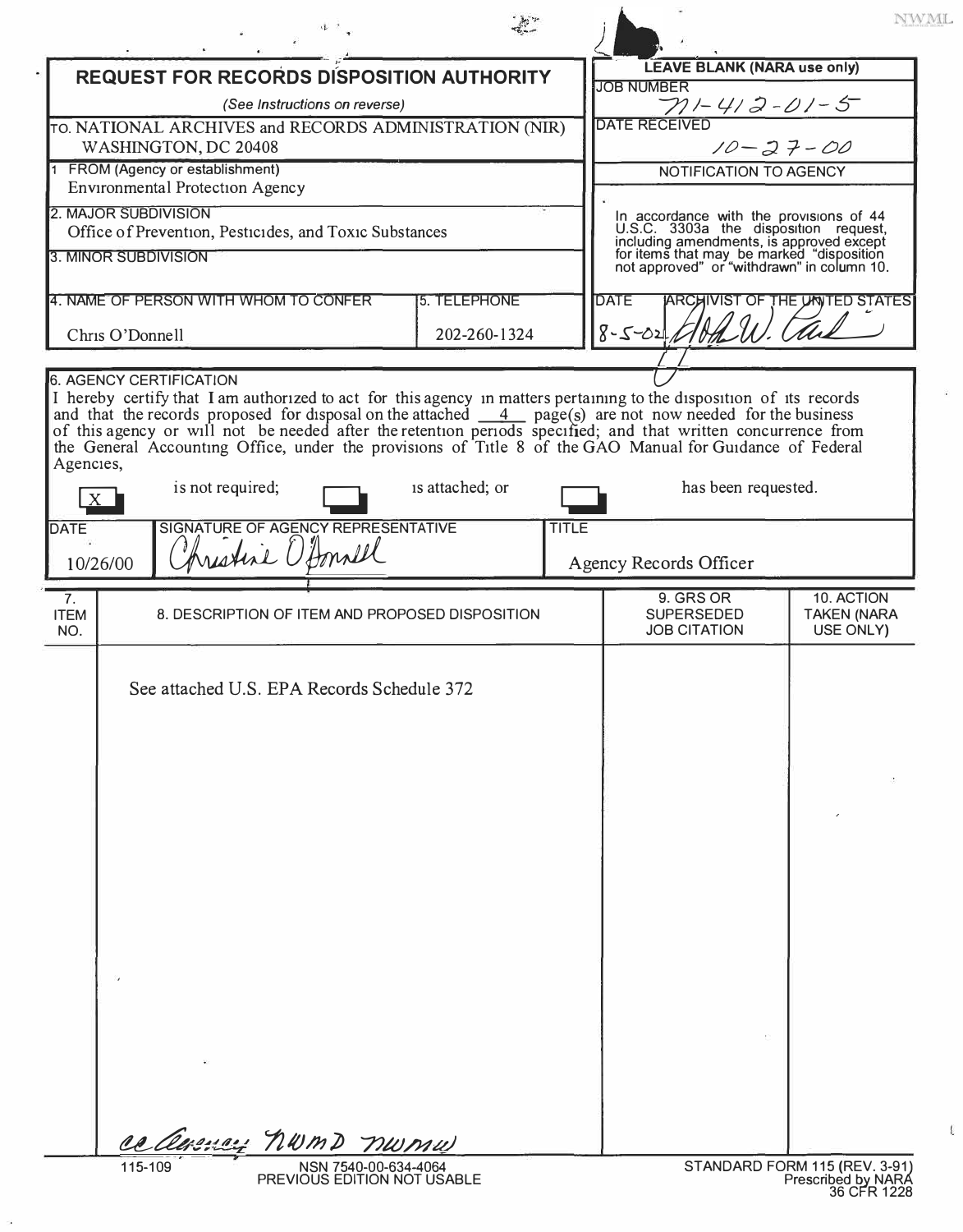#### **DRAFT OF 12/1/00**

 $s^{\ell}$  .

# **U.S. EPA RECORDS SCHEDULE**

**SERIES TITLE:** TSCA Section 8 Information and Reporting Files

**PROGRAM:** Toxic Substances

**EPA SERIES NO:** 372

*1/* 

**AGENCY FILE CODE:** TOXI 372

**NARA DISPOSAL AUTHORITY:** Nl-412-01-5 (Use this number to retire records to the FRC)

**APPLICABILITY:** Headquarters

#### *IDENTIFYING INFORMATION:*

**DESCRIPTION:** Records consist of a wide variety of reports, notices and health and safety studies submitted per statute under TSCA Section 8 or voluntarily to EPA pertaining to a chemical or group of chemicals' identity, use, manufacturing production, importation, processing, h�alth and environmental effects and fates, associated by-products, human exposure, and/or disposal data of chemicals or chemical mixtures.

The submissions vary and are as follows:

Section 8(a) requires, by rulemaking, manufacturers, importers and processors of chemical substances to maintain records and/or report such data as may be required. Section B(a) regulations can be tailored to unique information needs, such as chemical specific or information can be obtained through the use of standardized reporting rules such as:

**The Preliminary Assessment Information Rule (PAIR)** - This document is designed to gather information from certain chemical manufacturers and importers of identified substances to support the preliminary stages of chemical assessment.

**The Comprehensive Assessment Information Rule (CAIR)** - This is a standardized, flexible information gathering tool. Persons are required to report under the rule for each site of a subject chemical's manufacture, import, and/or processing.

**Inventory Update Rule (IUR)** - This standardized form is used to gather information such as Plant Site and Production Volume which is used to update the Chemical Inventory.

Section B(a) Specific - This is a special collection of information, submitted on letterhead rather than a special form.

Section B(b) mandates the establishment and publication of a chemicals list. The listing includes substances for which Section 5 (PMNs, SNURs) notices are submitted from the earliest date of manufacture or processing in the U.S. The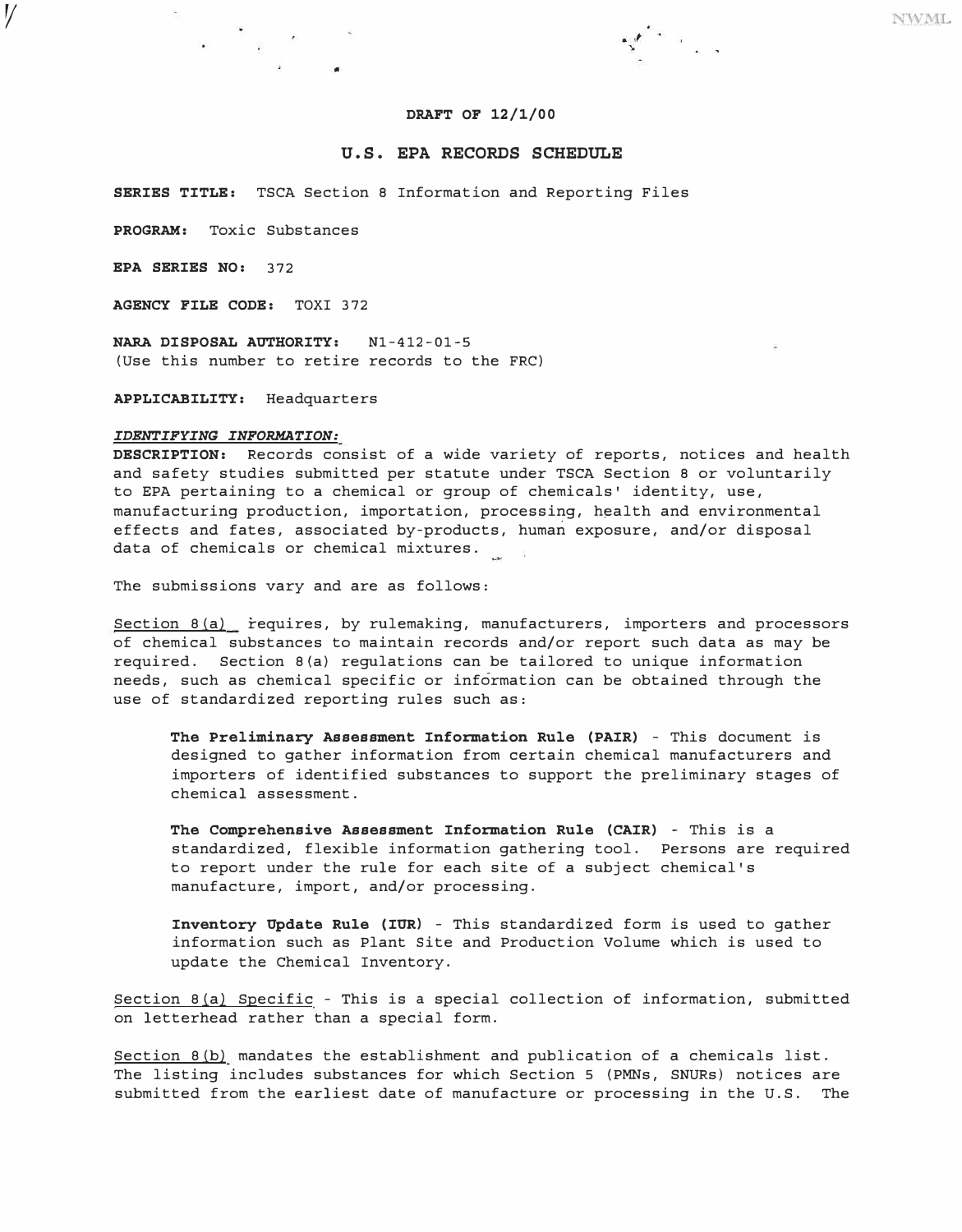list excludes all chemical substances manufactured or processed (however reported) before October 11, 1973. The list also excludes chemicals produced in low volume quantities. This list is updated at two year intervals.

 $\sim$   $\sim$   $\sim$  .

NWML

Section 8(c) requires companies to record allegations of significant adverse reactions to any substance/mixture that they manufacture, import, process or distribute. These records are submitted to EPA, upon request. However, companies must maintain these records for 30 years.

Section B(d) Health and safety studies are used to support the TSCA testing program and set priorities for risk assessment. The reporting obligation ends ..no later than 10 years after the effective date of the required filing for removal of the substances mixture from the rule.

Section  $B(e)$  Notice to Administrator of Substantial Risk is submitted by any person who manufactures, processes, or distributes in commerce a chemical substance or mixture and who obtains information which reasonably supports the conclusion that such a substances or mixture presents a substantial risk of injury to health or the environment.

FYI Submissions are distinguished from Section  $8(e)$  submissions in that they are not mandatorily reported but do contain information on human exposure; epidemiology, toxicity test results, monitoring studies, environmental fate and other information that may be pertinent to risk assessment.

. Asbestos files includes data provided by asbestos manufacturers, processors, and importers on asbestos production, importation, exportation, processing, worker-exposure, waste and disposal, and pollution control. The data were reported on EPA form 7710- 36, Reporting Chemical and Industrial Users of Asbestos, and EPA form 7710-37, Reporting Secondary Processing and Importation of Asbestos Mixtures.

*ARRANGEMENT:* Arrangement varies.

 $\mathcal{I}$ 

*TYPE OF RECORDS: SPECIFIC RESTRICTIONS:*  Confidential Business Information Enforcement Sensitive Information

*MEDIUM: VITAL RECORD:*  Paper, microfilm, electronic

*FUNCTIONS SUPPORTED:*  Regulatory development, risk management and public awareness

*SPECIFIC LEGAL REQUIREMENTS:*  Toxic Substances Control Act, as amended, Section 8

| DIDFODIIION INFORMITON.        |     |  |                            |
|--------------------------------|-----|--|----------------------------|
| <b>FINAL DISPOSITION:</b>      |     |  | TRANSFER TO FRC PERMITTED: |
| a. Record copy (microformed or |     |  |                            |
| paper: Permanent               | Yes |  |                            |
|                                |     |  |                            |

b. Paper copy (microformed) : Disposable No

*DISPOSITION INFORMATION:*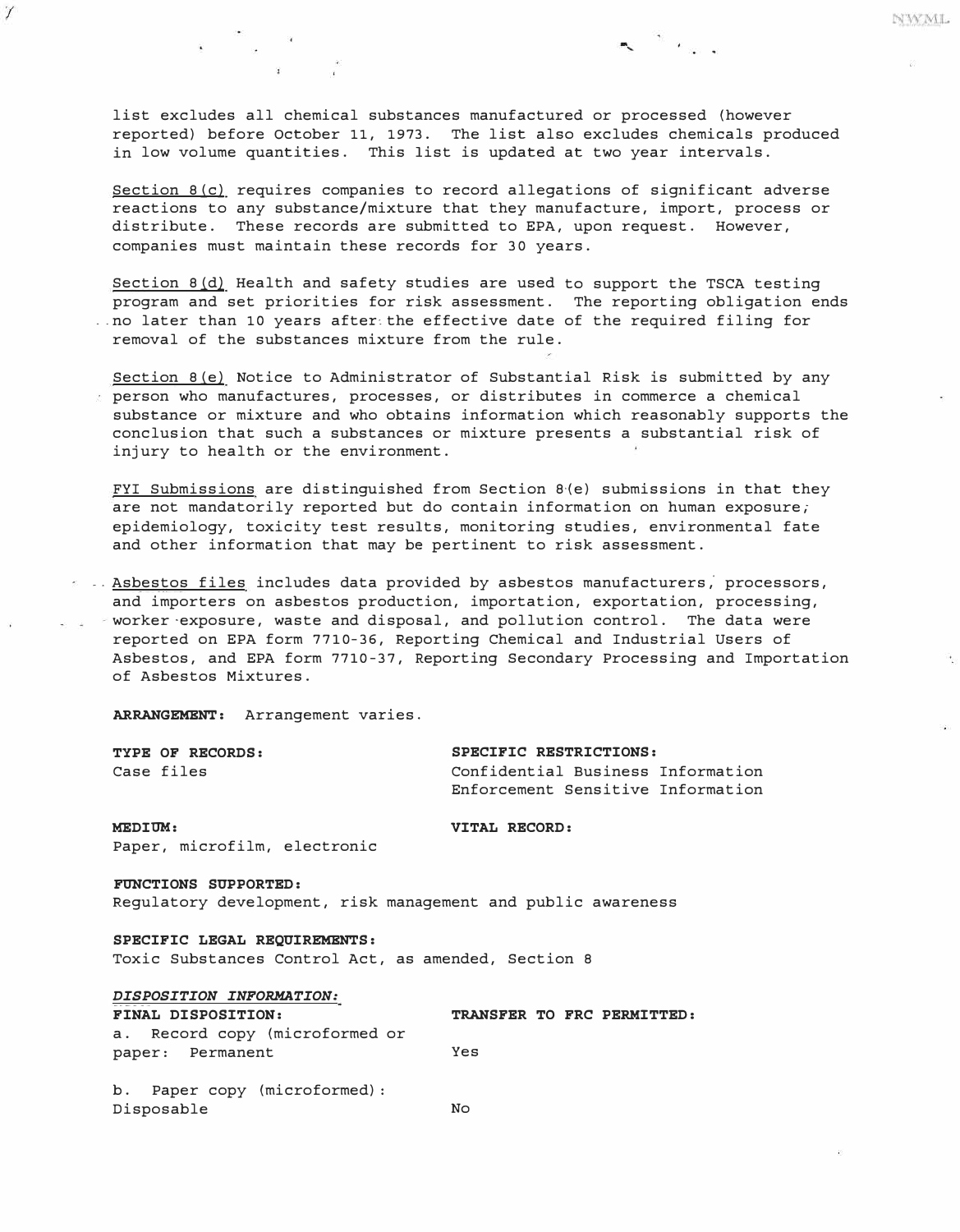### *EPA SERIES NO. 372*

*1/* 

c. Electronic versions created with electronic mail and word processing systems: Disposable No

#### *FILE BREAK INSTRUCTIONS:*

a. If record copy is in microform, break file upon completion of microform quality assurance check. If record copy is not microformed, break file annually following the year of submission or other Agency decision.

 $\mathbf{z}_i = \mathbf{x}_i$ 

b. Break file when documents have been microformed and checked for quality assurance.

c. See disposition instructions.

# *DISPOSITION INSTRUCTIONS:*

a. If record copy is in microform, keep in office up to 2 years after file break, then retire one silver master and one diazo copy along with finding aids and indexes to the FRC. Transfer to the National Archives 30 years after file break. Retain up to 2 diazo copies for office use. Destroy non-record Agency microform copies when no longer needed.

If record copy is not microformed, keep in office up to 2 years after file break, .then\_retire to FRC along with finding aids -and indexes. T�ansfer to the National Archives 30 years after file break. Destroy Agency non-record reference copies when no longer needed.

b. If record copy is microform, destroy paper copy after quality assurance check.

c. Delete when record copy is generated.

#### *APPLICATION GUIDANCE:*

*REASONS FOR DISPOSITION:* This schedule expands the previously approved schedule to include all of the records maintained in response to Section 8 of TSCA. These records form a major segment of documentation the Agency uses for assessments and identification of substances to test under the TSCA testing program which represent a substantial risk of injury to health or the environment.

*AGENCY-WIDE GUIDANCE:* The nonconfidential record copies are maintained by the program office and the Nonconfidential Information Business Center (NCIC) . All confidential record copies are maintained by the Confidential Information Business Center (CBIC) . Documents from the NCIC and CBIC should be retired to the FRC together.

All records, regardless of media, claimed as confidential business information (CBI) under Section 14 of the Toxic Substances Control Act (TSCA) must be handled in accordance with the 1993 edition of TSCA Confidential Business Information Security Manual.

See EPA 271 - TSCA B(a) Level A Information System (LEVELB(A) ) for data

NWML